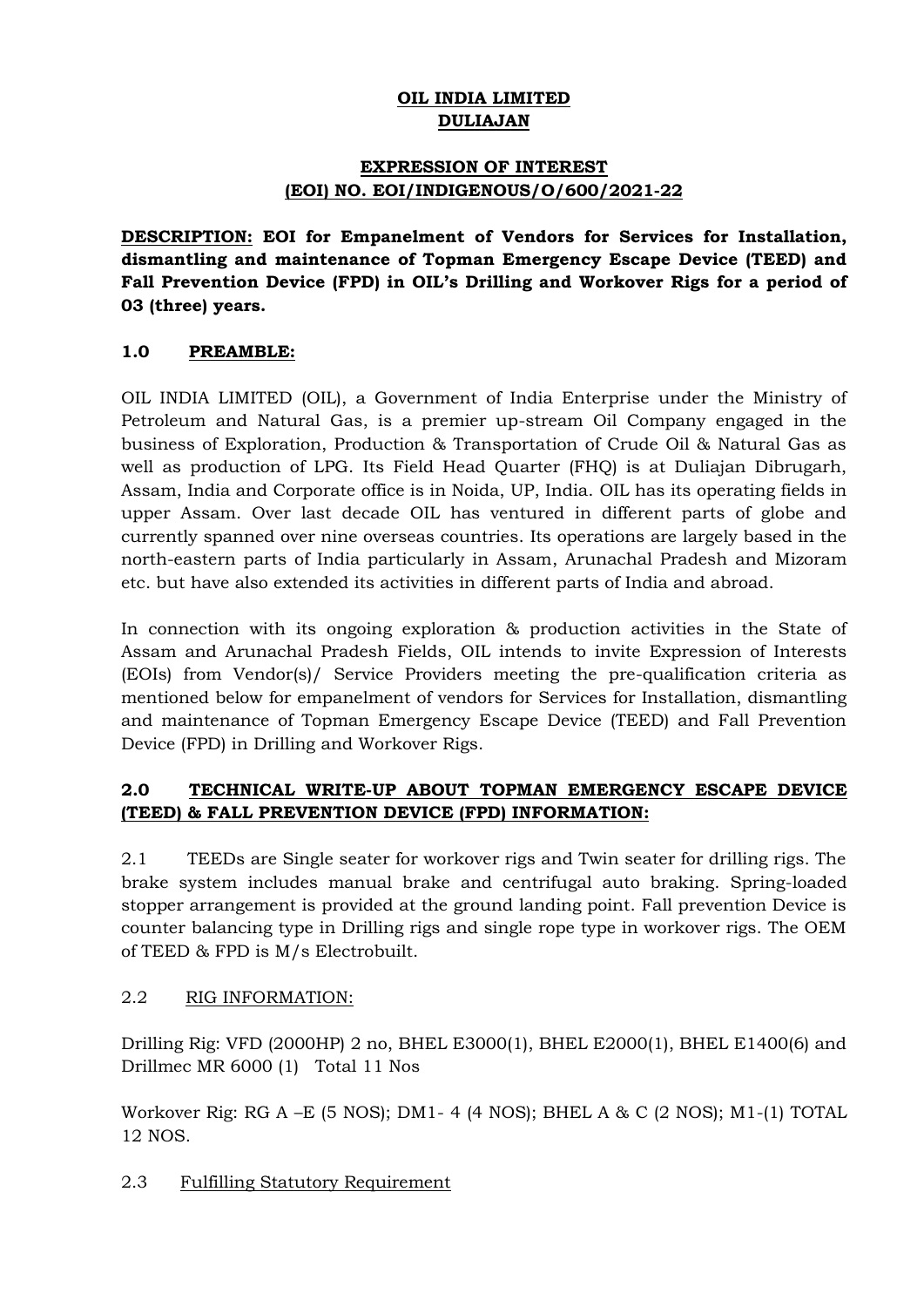Emergency escape device for Oil Mines is governed by Regulation 38 of OMR 2017 (Oil Mines Regulation). The statutory standard for emergency escape device used in oil mines is DGMS Circular No: DGMS (Legis.) Circular No 01 of 2018 dated 22.03.2018. The clause no 5.5 under clause 5.0 (Responsibilities of Owner, Agent and Manager(User)) states as follows:

### Quote:

" *The user shall also have the responsibility to get the valid test reports / certificates from the manufacturer while purchasing and using the emergency escape device in the oil mines.*

 $\alpha$ 

## Unquote:

The compliance of above statutory guideline will require proper installation as per guidelines of OEM and inspection, maintenance, calibration & certification by OEM. Bidder has to arrange for and ensure calibrated / certified installation in every new location by OEM.

## **3.0 SCOPE OF TEED AND FPD SERVICES:**

The Service Provider is required to provide the following services described herein:

3.1 Installation of and Repair: Installation of Topman Emergency Escape Device (TEED) and Fall Prevention Device (FPD) at in each Rig sites in Drilling and Workover Rigs. This will include running repair and breakdown maintenance of TEED & FPD and certify fitness for use. During initial installation, a live demonstration to rig crew shall be provided. Calibration of centrifugal brake will be done if required.

3.2 Dismantling: Dismantling / rig down of TEED & FPD as required

3.3 Scheduled Maintenance: Visit to wellsite every 20 days and carry out periodic maintenance. The scheduled maintenance will also include calibration of centrifugal brake of Topman Emergency Escape device (TEED). A live demonstration to rig crew shall be conducted. A competent person from contractor shall inspect every part of emergency escape device, braking system as per the inspection and maintenance guidelines of original equipment manufacturer. A certificate / record of every inspection shall be maintained / issued by the person carrying out inspection / maintenance in compliance with statutory guidelines of OMR-17 (Oil Mines Regulations, 2017).

**4.0 PRE QUALIFYING CRITERIA:** Service providers interested to participate in the EOI should fulfill the following condition:

4.1 **Technical Criteria:** The Bidder should be a service provider / Firm having inhouse capability to provide overall service of Installation, dismantling and maintenance of Topman Emergency Escape Device (TEED) and Fall Prevention Device (FPD) in Drilling and Workover Rigs with experienced manpower and with necessary supports during the last 07 (seven) years to be reckoned from the date of publication of the EOI.

**4.2 DOCUMENTS TO BE SUBMITTED:** The following documents shall be submitted with the EOI in support of experience: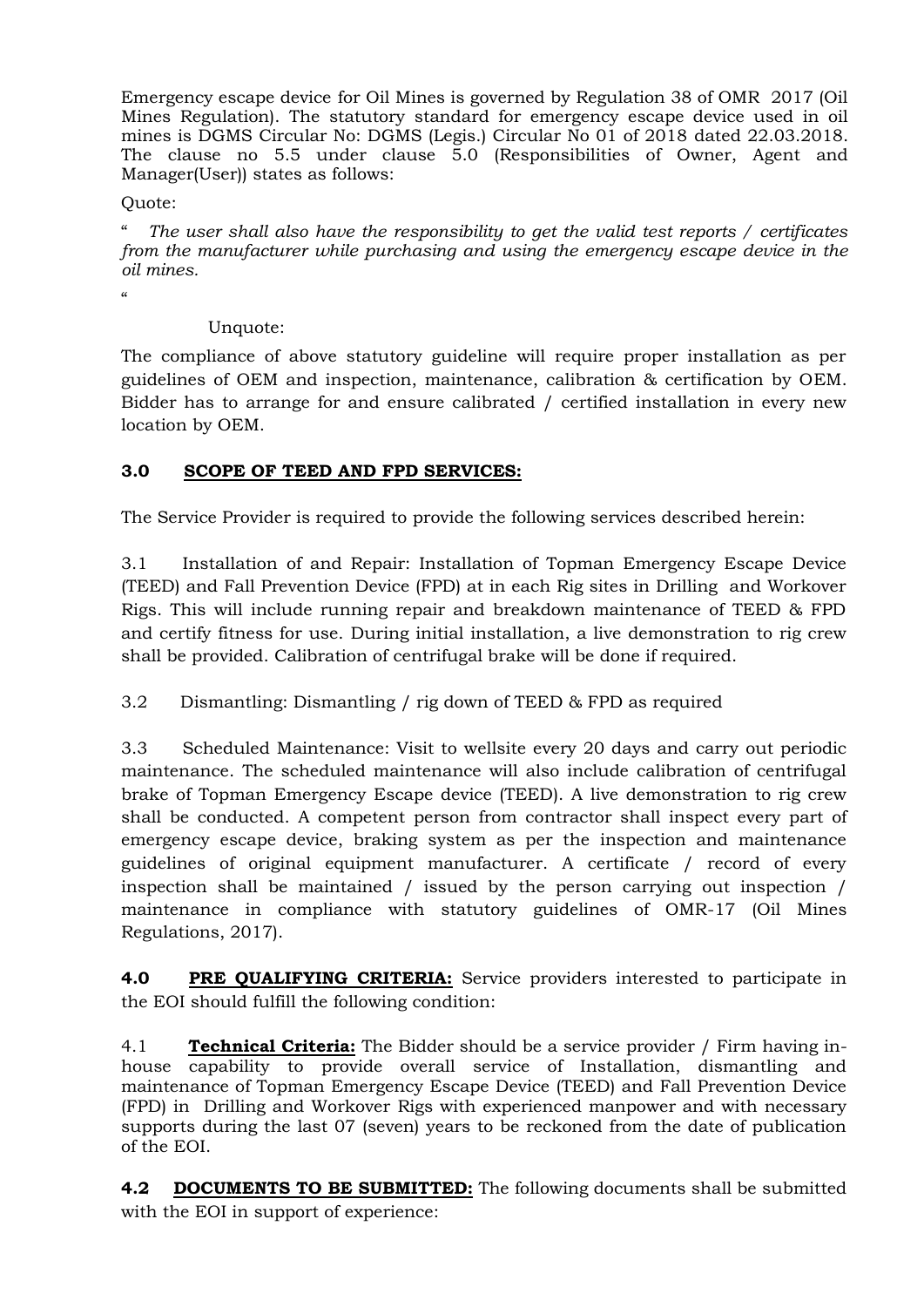- (i) Details of contracts executed in last 7 years including Client contact details should be provided as per Annexure-I.
- (ii) Documentary evidence of job experience as stated above should be in the form of photocopies of Letter of Intent/Letter of Allotment / Work-order/ Contract Document along with satisfactory Completion Certificate(s) or any other documents establishing the experience credentials.

Job Completion Certificate should have following:

- a. Gross value of job done
- b. Nature of job done and Work order no./Contract no.
- c. Contract period and date of completion
- d. Any other document(s) which can substantiate the experience.

Failure to provide any of the listed documents or information with requisite proof(s) shall negatively affect the qualification to participate in the EOI. Notwithstanding the submission of this documentation, OIL is neither committed nor obliged to include any party in the tender list or award any form of contract to any participant.

## **4.3 Financial Criteria:**

4.3.1 The Service Provider/Contractor/Vendor shall have an Annual financial turnover of minimum **Rs 16,85,940.00** during any of the preceding 03 (three) financial/accounting years reckoned from the original EOI publication date.

4.3.2Net worth of Service Provider/Contractor/Vendor must be positive for preceding financial/accounting year. In case of consortium companies, net worth of individual consortium member should be positive for the preceding financial/accounting year.

4.3.3 Considering the time required for preparation of Financial Statements, if the last date of preceding financial/accounting year falls within the preceding six months reckoned from the original EOI closing date and the Financial Statements of the preceding financial/accounting year are not available with the bidder, then the financial turnover of the previous three financial/accounting years excluding the preceding financial/accounting year will be considered. In such cases, the Net worth of the previous financial/accounting year excluding the preceding financial /accounting year will be considered. However, the vendor has to submit an affidavit/undertaking certifying that the Balance Sheet/Financial Statements for the financial year ….....…… (as the case may be) has actually not been audited as on the date of publication of the EOI as per format.

**5.0 Documentation:** The Service Provider/Contractor/Vendor must furnish the following documents as part of their EOI in support of fulfilling all the above prequalifying criteria, failing which the EOI shall be rejected.

(a) Pursuant to Clause No. 4.1 above, a Statement to be furnished by the Vendor in a tabular form as per **Annexure-A** and copies of corresponding contracts/ work orders and completion certificates/ payment certificates thereof issued by client(s) to be enclosed.

(b) The service provider has to submit any one of the following documents along with the EOI for Annual Turnover & Net worth of last Three (3) years preceding the scheduled closing date of this EOI: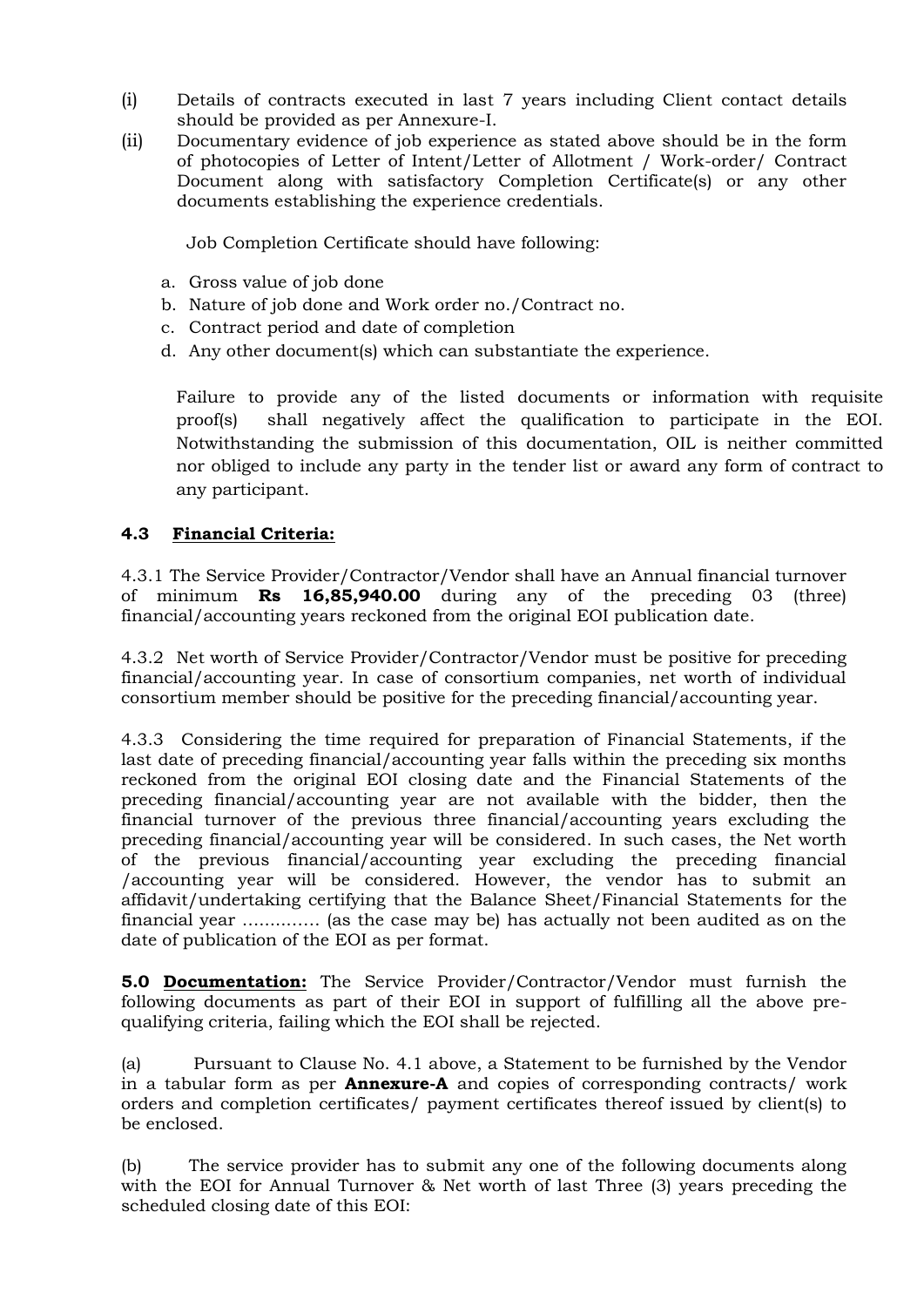i) A certificate issued by a practicing Chartered/Cost Accountant (with Membership Number and Firm Registration Number), certifying the Annual turnover & Net worth as per format prescribed in **ANNEXURE-B**

#### OR

ii) Audited Balance Sheet along with Profit & Loss account.

Note: In case the Audited Balance Sheet and Profit Loss Account submitted along with the EOI are in currencies other than INR, the Vendors/Contractors/Service Providers shall have to convert the figures in equivalent INR considering the prevailing conversion rate on the date on which the Audited Balance Sheet and Profit & Loss Account is signed. A CA Certificate is to be submitted by the Service Provider/ Contractor/ Vendor regarding converted figures in equivalent INR.

### **6.0 SUBMISSION OF EOI:**

6.1 The interested parties shall submit the EOI along with the following details:

### **EOI No: EOI/O/600/2020-2021**

**Description:** EOI for Empanelment of Vendors for Services for installation, dismantling and maintenance of Topman Emergency Escape Device (TEED) and Fall Prevention Device (FPD) in OIL's Drilling and Workover Rigs

### **Experience of the firm:**

- A. Name of the party:
- B. Contact details:
- C. List of successful jobs:

| Sl. No.   Client Name   Year   Type of jobs carried   Project Quantity and |     |  |      |  |
|----------------------------------------------------------------------------|-----|--|------|--|
|                                                                            | out |  | Cost |  |
|                                                                            |     |  |      |  |
|                                                                            |     |  |      |  |
|                                                                            |     |  |      |  |

6.2 Interested parties meeting the pre-qualifying criteria as above are invited to submit their EOI at our e-mail id: [eoi-contracts@oilindia.in](mailto:eoi-contracts@oilindia.in) or [bintymasharma@oilindia.in](mailto:bintymasharma@oilindia.in) within **15 days from the date of publication up to 15:00 Hrs (IST)**, followed by hard copies of the same through courier/post superscribing **"Expression of Interest (EOI) NO. EOI/INDIGENOUS/O/600/2020-21 Services for Installation, dismantling and maintenance of Topman Emergency Escape Device (TEED) and Fall Prevention Device (FPD) in OIL's Drilling and Workover Rigs within 16.12.2021** at the following address:

> **GM-CONTRACTS(HoD) CONTRACTS DEPARTMENT OIL INDIA LIMITED P.O. DULIAJAN-786602**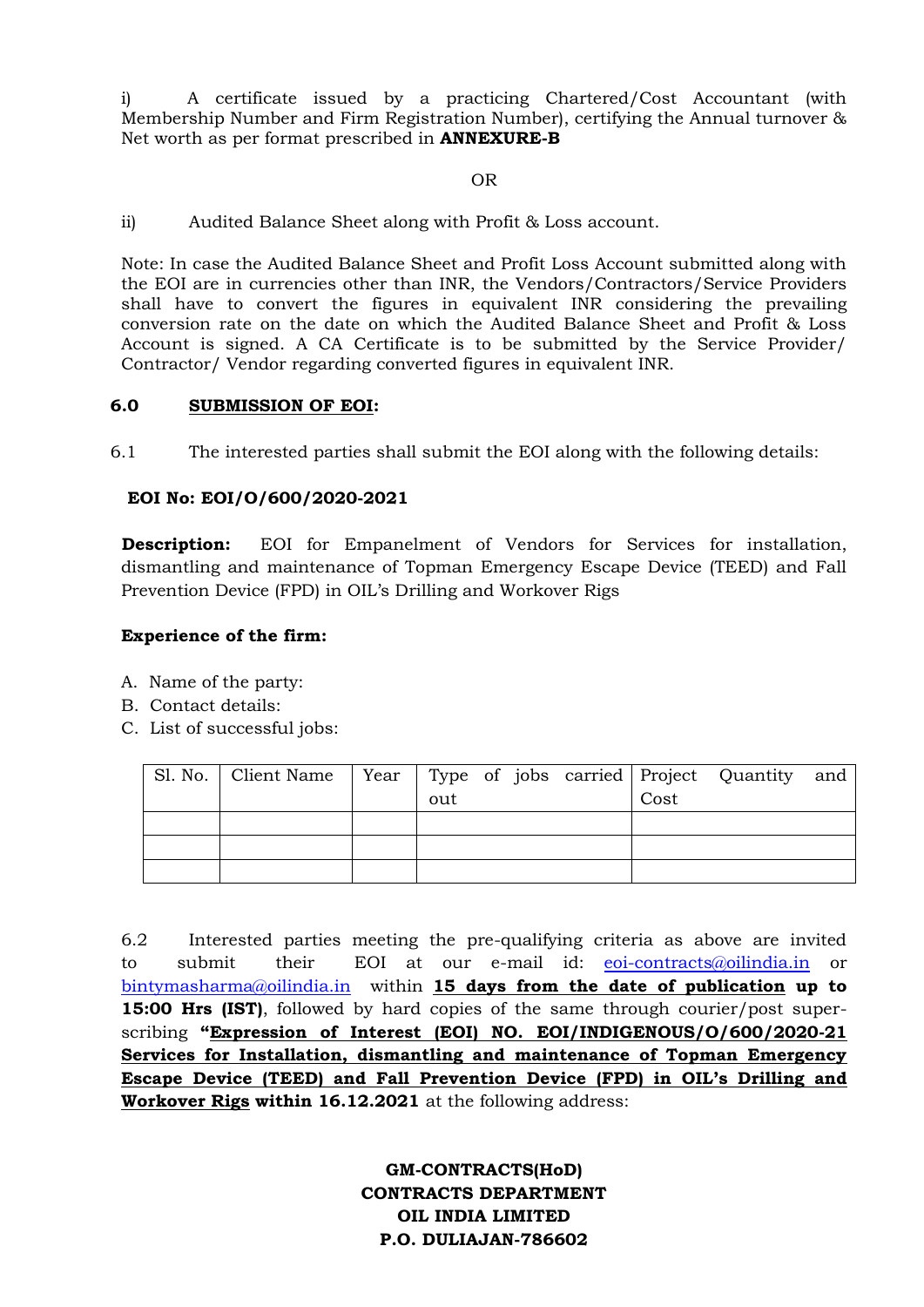#### **DIST. DIBRUGARH, ASSAM, INDIA**

6.3 The offer(s) may also be uploaded in Parties' FTP server / File sharing website (portal) and the link(s) may be provided to us at our e-mail within above specified period.

6.4 The offer(s) should have clear indication whether the same meet the Pre-qualifying criteria.

6.5 OIL reserves the right to (a) accept or reject any / all offers submitted by parties (b) cancel the process at any time without any liability and assigning any reason thereof.

**7.0** For clarifications, if any, the interested party may contract the following email addresses:

- a. [ssgogoi@oilindia.in](mailto:ssgogoi@oilindia.in)
- b. [njgoswami@oilindia.in](mailto:njgoswami@oilindia.in)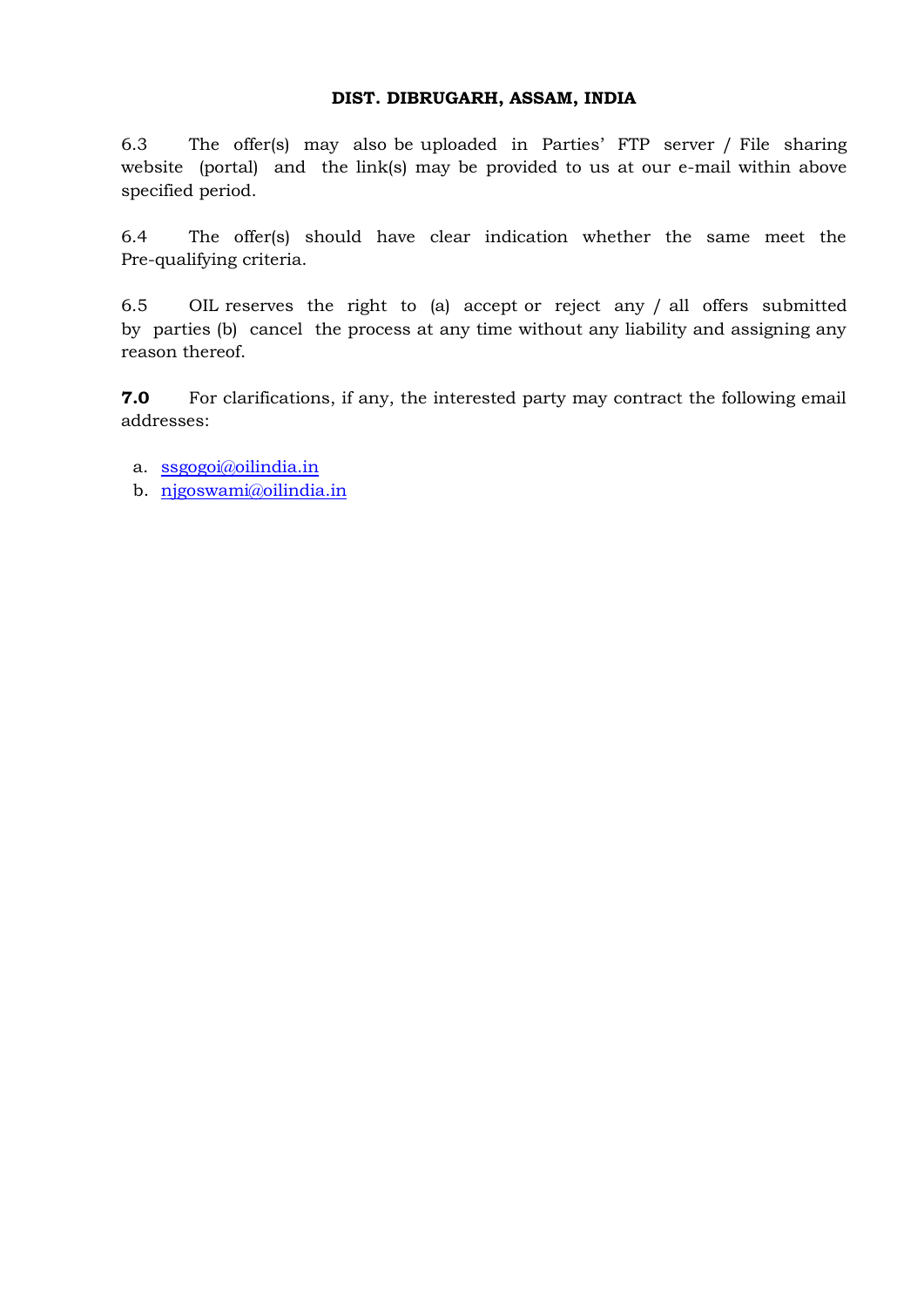#### **ANNEXURE-A**

# **Experience Statement of Vendor/Service Provider**

Experience of providing services as mentioned in 4.1 during the last 07 (Seven) years proceeding to the scheduled closing date of this EOI.

| S1.<br>No      | Contract<br>No. | Name<br>$\&$<br>contact<br>details<br>of client | Place of<br>Operation | Details of<br>Services carried out | Start date of<br>contract | End date of<br>contract |
|----------------|-----------------|-------------------------------------------------|-----------------------|------------------------------------|---------------------------|-------------------------|
| 1              |                 |                                                 |                       |                                    |                           |                         |
| $\overline{2}$ |                 |                                                 |                       |                                    |                           |                         |
| 3              |                 |                                                 |                       |                                    |                           |                         |
| 4              |                 |                                                 |                       |                                    |                           |                         |
| 5              |                 |                                                 |                       |                                    |                           |                         |

N.B: Please add rows & extra sheets if required.

Signature & Name of personnel:

Seal of Bidder Name of Vendor:

**\*\*\*\*\*\*\*\*\*\*\*\***